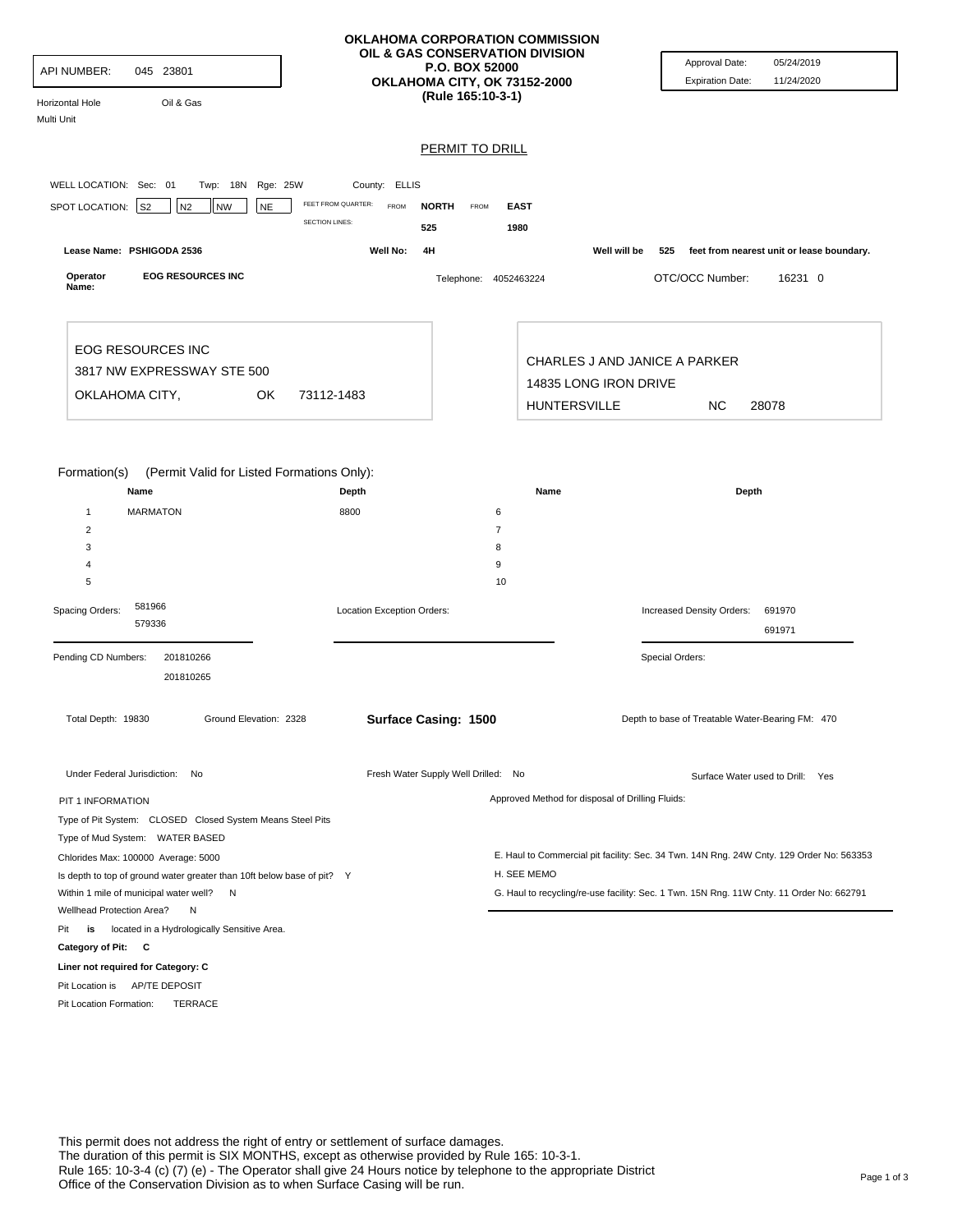PIT 2 INFORMATION Type of Pit System: CLOSED Closed System Means Steel Pits Type of Mud System: OIL BASED Pit **is** located in a Hydrologically Sensitive Area. **Category of Pit: C Liner not required for Category: C** Pit Location is AP/TE DEPOSIT Chlorides Max: 300000 Average: 200000 Is depth to top of ground water greater than 10ft below base of pit? Y Within 1 mile of municipal water well? N Wellhead Protection Area? N

HORIZONTAL HOLE 1

 $\ddotsc$ 

Pit Location Formation: TERRACE

|                                |                                    |  |  |  |  |  |                                        | Sec 25 Twp 19N Rge 25W County ELLIS |  |
|--------------------------------|------------------------------------|--|--|--|--|--|----------------------------------------|-------------------------------------|--|
|                                |                                    |  |  |  |  |  | Spot Location of End Point: NW NE NE   | <b>NW</b>                           |  |
|                                | Feet From: NORTH 1/4 Section Line: |  |  |  |  |  |                                        | 165                                 |  |
|                                |                                    |  |  |  |  |  | Feet From: WEST 1/4 Section Line: 2290 |                                     |  |
| Depth of Deviation: 8590       |                                    |  |  |  |  |  |                                        |                                     |  |
| Radius of Turn: 336            |                                    |  |  |  |  |  |                                        |                                     |  |
| Direction: 350                 |                                    |  |  |  |  |  |                                        |                                     |  |
| Total Length: 10712            |                                    |  |  |  |  |  |                                        |                                     |  |
| Measured Total Depth: 19830    |                                    |  |  |  |  |  |                                        |                                     |  |
| True Vertical Depth: 9090      |                                    |  |  |  |  |  |                                        |                                     |  |
| End Point Location from Lease. |                                    |  |  |  |  |  |                                        |                                     |  |
|                                | Unit, or Property Line: 165        |  |  |  |  |  |                                        |                                     |  |
|                                |                                    |  |  |  |  |  |                                        |                                     |  |

| Notes:                      |                                                                                                                                                                                                                                                 |
|-----------------------------|-------------------------------------------------------------------------------------------------------------------------------------------------------------------------------------------------------------------------------------------------|
| Category                    | Description                                                                                                                                                                                                                                     |
| DEEP SURFACE CASING         | 4/29/2019 - G71 - APPROVED; NOTIFY OCC FIELD INSPECTOR IMMEDIATELY OF ANY LOSS OF<br>CIRCULATION OR FAILURE TO CIRCULATE CEMENT TO SURFACE ON ANY CONDUCTOR OR<br><b>SURFACE CASING</b>                                                         |
| <b>HYDRAULIC FRACTURING</b> | 4/29/2019 - G71 - OCC 165:10-3-10 REQUIRES:                                                                                                                                                                                                     |
|                             | 1) PRIOR TO COMMENCEMENT OF HYDRAULIC FRACTURING OPERATIONS FOR HORIZONTAL<br>WELLS, NOTICE GIVEN FIVE BUSINESS DAYS IN ADVANCE TO OFFSET OPERATORS WITH<br>WELLS COMPLETED IN THE SAME COMMON SOURCE OF SUPPLY WITHIN 1/2 MILE:                |
|                             | 2) WITH NOTICE ALSO GIVEN 48 HOURS IN ADVANCE OF HYDRAULIC FRACTURING ALL<br>WELLS TO BOTH THE OCC CENTRAL OFFICE AND LOCAL DISTRICT OFFICES. USING THE<br>"FRAC NOTICE FORM" FOUND AT THE FOLLOWING LINK:<br>OCCEWEB.COM/OG/OGFORMS.HTML; AND, |
|                             | 3) THE CHEMICAL DISCLOSURE OF HYDRAULIC FRACTURING INGREDIENTS FOR ALL WELLS<br>TO BE REPORTED TO FRACFOCUS WITHIN 60 DAYS AFTER THE CONCLUSION THE<br>HYDRAULIC FRACTURING OPERATIONS, USING THE FOLLOWING LINK: FRACFOCUS.ORG                 |
| INCREASED DENSITY - 691970  | 5/2/2019 - GB1 - 25-19N-25W<br>X581966 MRMN<br>2 WELLS<br>EOG RESOURSES, INC.<br>2/25/2019                                                                                                                                                      |
| INCREASED DENSITY - 691971  | 5/2/2019 - GB1 - 36-19N-25W<br>X579336 MRMN<br>2 WELLS<br>EOG RESOURCES, INC.<br>2/25/2019                                                                                                                                                      |

045 23801 PSHIGODA 2536 4H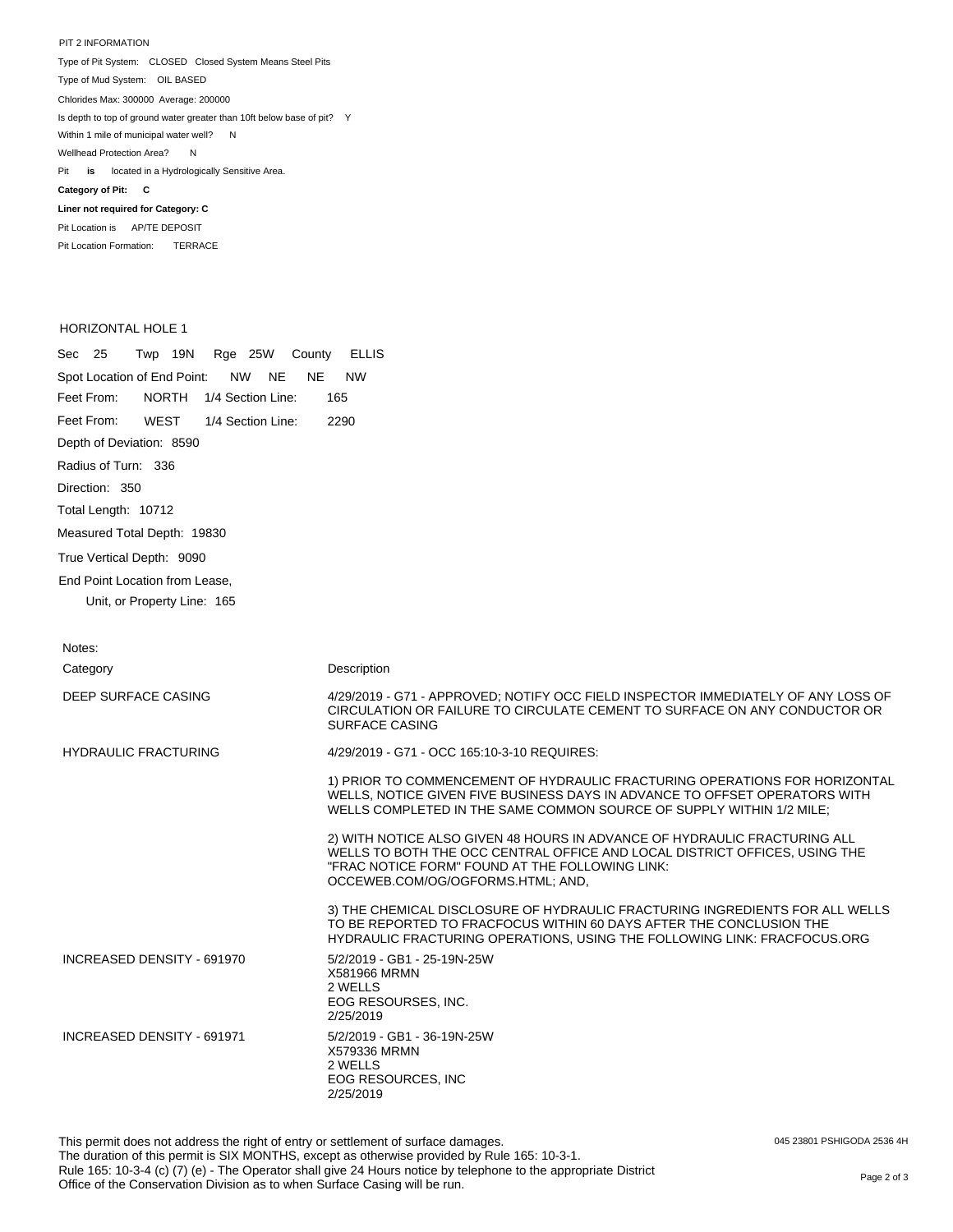| Category                | Description                                                                                                                                                                                                                                                                                                         |
|-------------------------|---------------------------------------------------------------------------------------------------------------------------------------------------------------------------------------------------------------------------------------------------------------------------------------------------------------------|
| <b>MEMO</b>             | 4/29/2019 - G71 - PITS 1 & 2 - CLOSED SYSTEM=STEEL PITS PER OPERATOR REQUEST, PIT 2 -<br>OBM RETURNED TO VENDOR, CUTTINGS PERMITTED PER DISTRICT                                                                                                                                                                    |
| PENDING CD - 201810265  | 5/2/2019 - GB1 - (I.O.) 25 & 36-19N-25W<br>EST MULTIUNIT HORIZONTAL WELL<br>X579336 MRMN 36-19N-25W<br>X581966 MRMN 25-19N-25W<br>50% 36-19N-25W<br>50% 25-19N-25W<br>NO OP. NAMED<br>REC. 1/7/2019 (MILLER)                                                                                                        |
| PENDING CD - 201810266  | 5/2/2019 - GB1 - (I.O.) 25 & 36-19N-25W<br>X579336 MRMN 36-19N-25W<br>X581966 MRMN 25-19N-25W<br>COMPL. INT. (36-19N-25W) NCT 0' FNL, NCT 2237' FEL, NCT 165' FSL, NCT 1920' FEL***<br>COMPL. INT. (25-19N-25W) NCT 165' FNL, NCT 2585' FEL, NCT 0' FSL, NCT 2237' FEL***<br>NO OP. NAMED<br>REC. 1/7/2019 (MILLER) |
|                         | ***WILL BE CORRECTED PER ATTORNEY FOR OPR AT FINAL HEARING                                                                                                                                                                                                                                                          |
| <b>SPACING - 579336</b> | 5/2/2019 - GB1 - (640)(HOR) 36-19N-25W<br><b>EST MRMN, OTHERS</b><br>COMPL. INT. NCT 660' FB                                                                                                                                                                                                                        |
| SPACING - 581966        | 5/2/2019 - GB1 - (640)(HOR) 25-19N-25W<br><b>EST MRMN, OTHERS</b><br>COMPL. INT. NCT 660' FB                                                                                                                                                                                                                        |